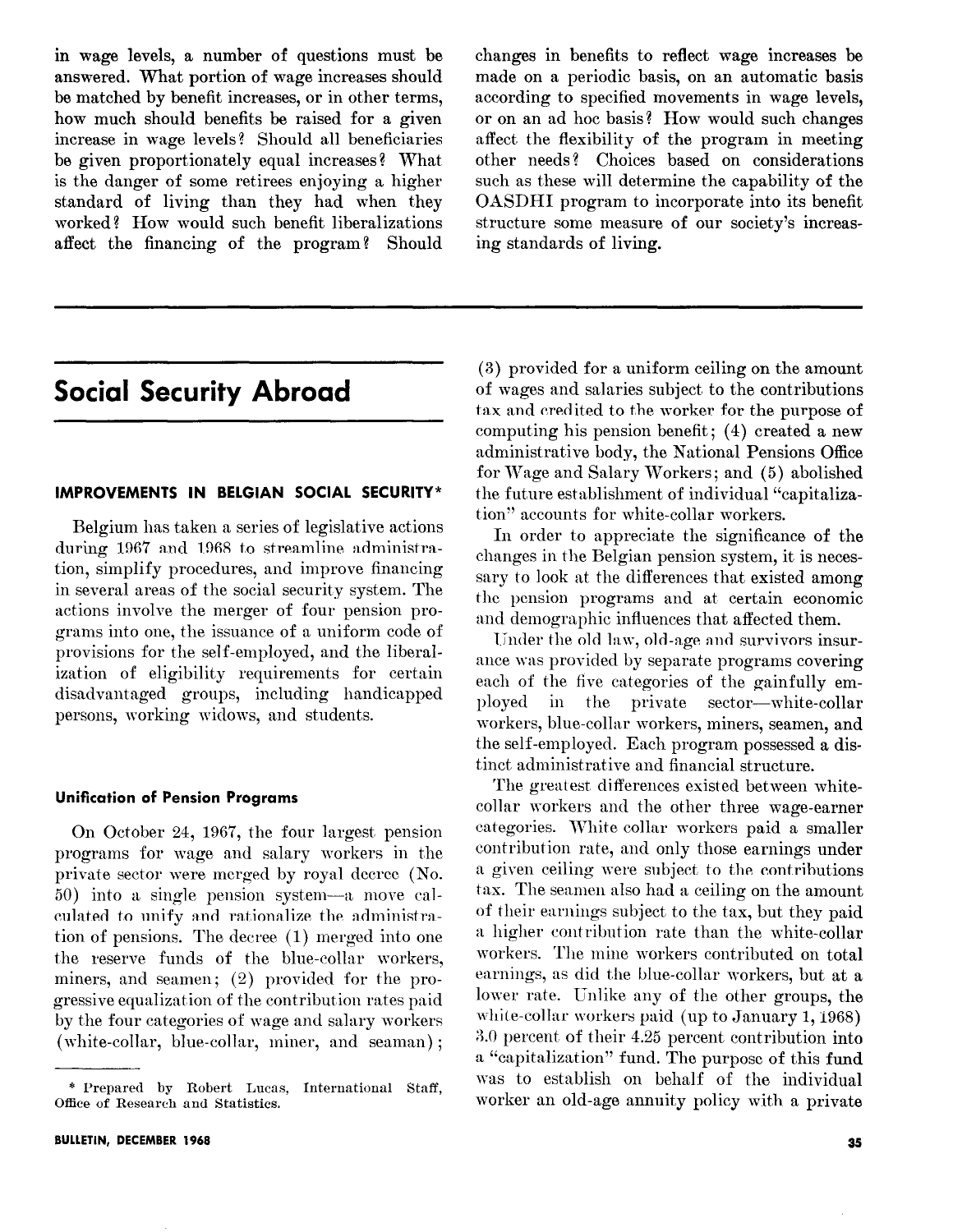insurance company. The remainder of the contribution went into a distributable reserve fund. With respect to the individual accounts, whitecollar workers enjoyed a contractual right to these fully funded annuities, a feature that the other pension programs did not possess.

The development of the Belgian economy has had a significant effect on the financing of the pension programs. As in other industrialized Western European countries, rising per capita incomes and a higher level of technology have been accompanied by a shift in the structure of employment. Demographically and socially, the trend has been toward a lengthening period of schooling and training for the young before entering the labor force and toward an aging covered population with an increasing proportion above the legal retirement age (65 for men, 60 for women). The number of white-collar workers has grown rapidly, increasing 60 percent between 1947 and 1965, but blue-collar employment increased only 5 percent during this period. During the past few years the trends described have resulted in a stagnation in the number of employed bluecollar workers, and figures for the most recent period show a decline.<sup>1</sup> The number of mine workers has steadily fallen in recent years. The employment situation has had an adverse effect on the funding of pensions in all but the white-collar workers' program. The three programs for wage earners have been financed almost entirely on a pay-as-you-go basis and thus have been dependent on current contributions to pay for current benefit expenditures. The decline in contributors has made it increasingly more difficult for these programs to pay pension benefits and has led to more reliance on a state subsidy.

Probably the most important accomplishment of the new legislation was the unification of the financial structures of the pension programs. This unification was essential both to achieve equity and, more important, to offset the decline in revenue experienced by the former wage earners' pension schemes. At the end of December 1967 the reserve fund for white-collar workers had a balance of 19.0 billion Belgian francs  $(B.F.)$ .

1 The number of employed blue-collar workers declined 40,500 (2.6 percent) between June 30, 1966, and June 30, 1967. "Situation du Marché de l'Emploi en 1967," Sational Employment Office.

Benefit expenditures from this fund had totaled 5.8 billion B.F. in 1966. For the blue-collar workers, benefit expenditures totaled 17.8 billion B.F. in 1966, and the balance in the fund for these workers stood at 1.4 billion B.F. at the end of 1967. The mine workers had a deficit balance at the close of 1967.

Under the reorganization, the three wage earners' reserve funds were merged, and 8.36 billion B.F. were transferred from the white-collar reserve fund (which will retain 10.64 billion B.F.) to the National Pensions Office for Wage and Salary Workers. This transfer represents the amount of contributions that would have been received by the National Pensions Office had the white-collar workers' contribution rate been raised on January 1, 1968, to be on a par with that, of blue-collar workers. Instead, the contribution rate for white-collar workers will not be increased until 1970. From then on it is to be raised in steps from the current combined employer-employee rate of 10.25 percent to 12.50 percent at which point it will equal the bluecollar combined contribution rate.

Combined contribution rates for mine workers and seamen are also to be raised progressively. Beginning January 1, 1968, the mine workers' contribution rate is to be increased from the current 10.5 percent to an eventual 12.5 percent in 1972. The seamen's rate is also to be increased from 12.0 percent to the 12.5 percent combined employer-employee rate.

The new legislation provides for a uniform ceiling for all wage and salary workers on the amount of earnings subject to the contributions tax and credited for the computation of benefits. Before, ceilings existed only for seamen and white-collar workers. The new uniform ceiling will become effective in 1971. By that date, it is expected that all disparities in contribution rates and earnings ceilings will have been eliminated.

Beginning January 1, 1968, all contributions will be put into a single reserve fund. With the exception of this comparatively small reserve fund, Belgian's pension system will be financed on a pay-as-you-go basis. By having a large majority of the labor force covered under one pension system, the impact of shifts in manpower demand that are to be expected in a growing

<sup>&</sup>quot; Fifty Belgian francs equal \$1.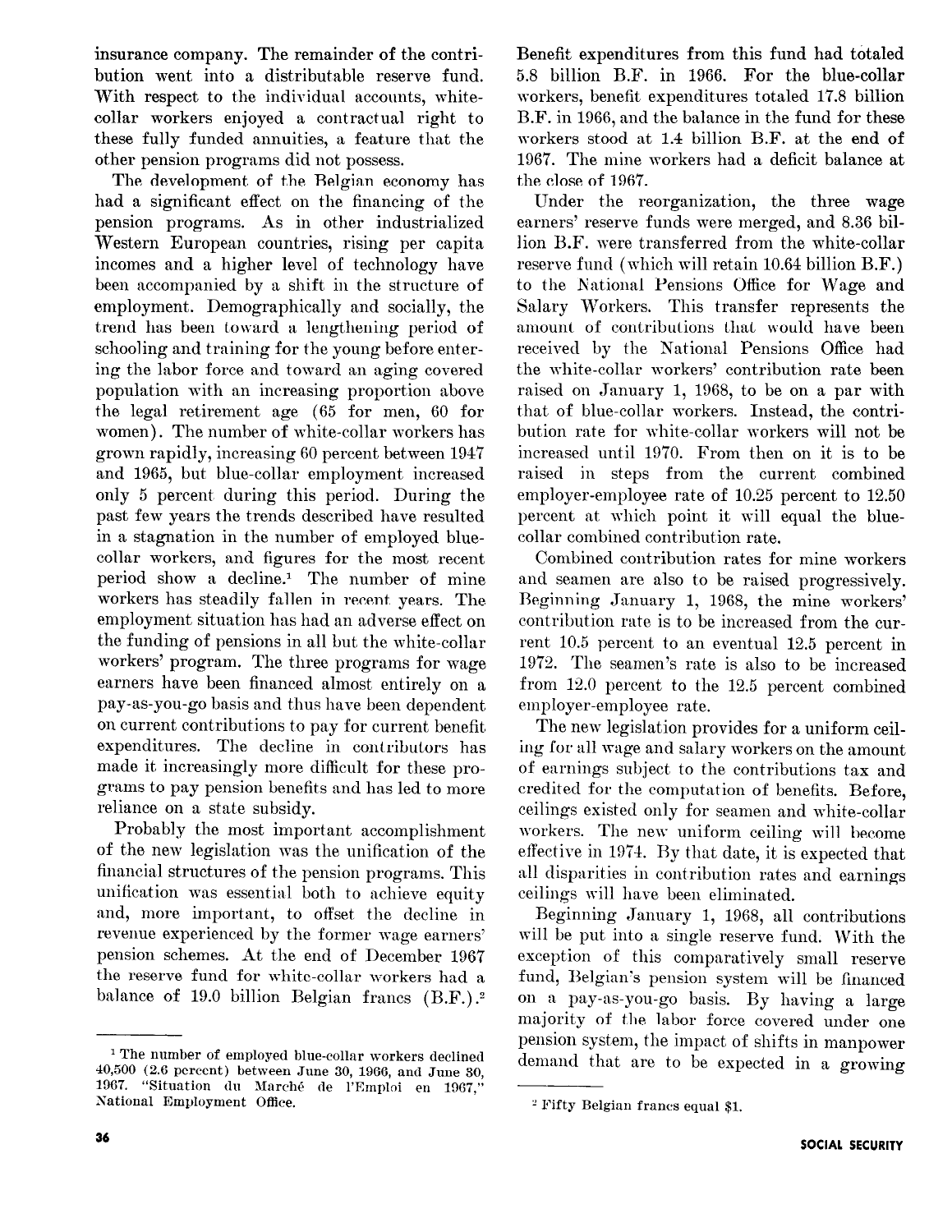economy can be absorbed without the costs encountered by a system of financially and administratively autonomous pension programs. The costs avoided by a unified system are those associated with the mobility of labor among separate jurisdictions, the necessity of supplementing the financial resources of programs suffering a decline in the number of contributors, and the social cost of providing superior benefits for some groups and inadequate benefits for others.

The new administrative body, the National Pensions Office for Wage and Salary Workers, assumes overall responsibility for the administration and funding of all pensions in the private sector. The two pensions offices that formerly had full responsibility for managing the programs for mine workers and merchant seamen have been retained but now have only limited responsibility. The administrative body that previously operated the white-collar pension program will now administer only the distributable reserve fund for white-collar workers and the individual annuity accounts established before January 1, 1968 (no new accounts for white-collar workers were established after that date). The National Pension Office for Blue-Collar Workers was abolished.

### Uniform Code for the Self-Employed

The new uniform code for the self-employed, which became effective on January 1, 1968, established a single set of regulations making coverage uniform, establishing a single administrative agency and simplifying the method for calculating and paying contributions.

Under the old system, three separate organizations administered old-age and survivors insurance, family allowances, and health insurance. Each used a different method for determining the amount of contributions, and the tax bases could vary within each agency according to the covered person's profession. Furthermore, different definitions of self-employment among the agencies caused some persons to be covered under one social security program and not others.

Under the new system, overall responsibility for coverage and control of the self-employed is vested in the National Office of Social Insurance for Independent Workers. The Office administers old-age and survivors' pensions, oversees the work of the National Office for Family Allowances for Independent Workers, and ensures the rights and obligations of the self-employed with respect to the benefits provided by the National Institute for Health Insurance.

A single contribution for all three types of coverage is now made to a single local office. Under the simplified administration, the insured makes four quarterly payments a year instead of 10 payments as in the past. The contribution is assessed on the basis of professional earnings, as defined by the relevant tax legislation. The selfemployed below the legal pensionable age (65 for men and 60 for women) pay 9.25 percent a year of earnings up to 150,000 B.F. plus 1.5 percent of earnings between 150,000 B.F. and 270,000 B.F. The minimum contribution is 4,625 B.F. a year. Of this amount, 43 percent goes for family allowances and 57 percent for old-age and survivors pensions. The insured must also include a flat 1,200 B.F. a year to pay for his health and invalidity insurance. For certain categories of self-employed such as persons of pensionable age or those who are self-employed on a part-time or subsidiary basis, the contribution rate is reduced or eliminated.

#### Improved Coverage for the Disadvantaged

A number of decrees extend coverage and liberalize eligibility requirements for disadvantaged social groups. Two decrees enacted in April and November 1967 extend health insurance to some 30,000 mentally and physically handicapped who were not previously covered. The new legislation applies to disabled or handicapped persons who are either in receipt of a special disability pension or a supplementary old-age pension (paid to the permanently disabled upon their reaching retirement age) and who are certified by the National Sickness and Invalidity Insurance Institute as being incapable of earning at least two-thirds of the wage or salary they would be paid if in sound health. Dependents of the primary beneficiary, or widow and her dependents, are also covered. The beneficiary in receipt of a special disability pension pays a monthly contribution of 75 B.F. if he has dependents and 50 B.F. if he is without dependents. Supplementary